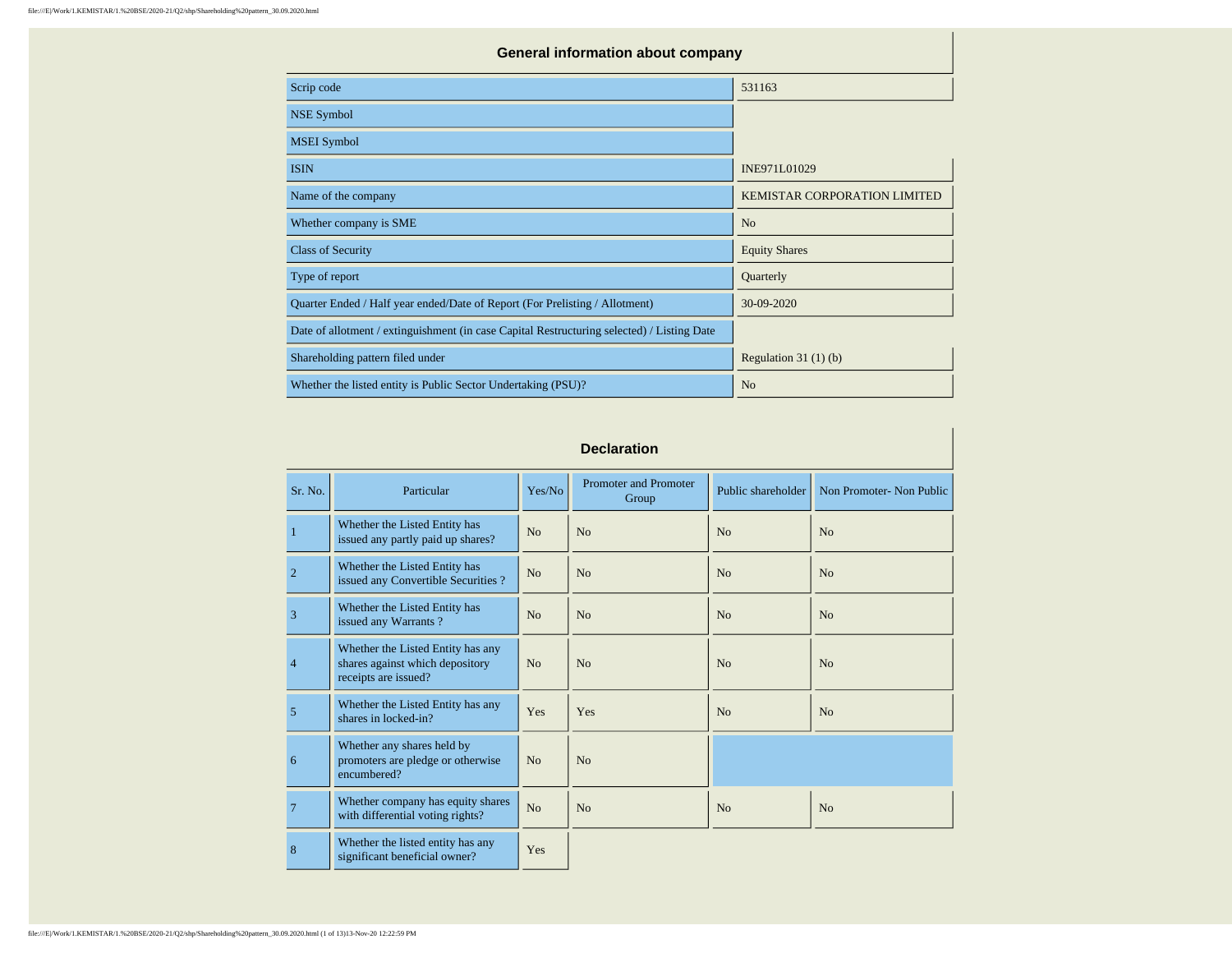|                    | Table I - Summary Statement holding of specified securities |                                  |                       |                       |                          |                             |                                                                           |                             |               |                                      |                             |  |  |  |
|--------------------|-------------------------------------------------------------|----------------------------------|-----------------------|-----------------------|--------------------------|-----------------------------|---------------------------------------------------------------------------|-----------------------------|---------------|--------------------------------------|-----------------------------|--|--|--|
|                    | Category                                                    |                                  | No. of<br>fully       | No.<br>Of<br>Partly   | No. Of<br>shares         | Total<br>nos.               | Shareholding<br>as a % of<br>total no. of<br>shares                       | class of securities (IX)    |               | Number of Voting Rights held in each |                             |  |  |  |
| Category<br>$($ I) | $\sigma$ f<br>shareholder                                   | Nos. Of<br>shareholders<br>(III) | paid up<br>equity     | paid-<br>up<br>equity | underlying<br>Depository | shares<br>held<br>$(VII) =$ | (calculated<br>as per<br>SCRR.<br>1957) (VIII)<br>As a % of (A<br>$+B+C2$ | No of Voting (XIV) Rights   |               |                                      | Total<br>as a               |  |  |  |
|                    | (II)                                                        |                                  | shares<br>held $(IV)$ | shares<br>held<br>(V) | Receipts<br>(VI)         | $(IV)+(V)$<br>$+ (VI)$      |                                                                           | Class eg:<br>$\overline{X}$ | Class<br>eg:y | Total                                | $%$ of<br>$(A+B)$<br>$+C$ ) |  |  |  |
| (A)                | Promoter<br>$\&$<br>Promoter<br>Group                       | 13                               | 8046368               |                       |                          | 8046368                     | 74.78                                                                     | 8046368                     |               | 8046368                              | 74.78                       |  |  |  |
| (B)                | Public                                                      | 1520                             | 2713040               |                       |                          | 2713040                     | 25.22                                                                     | 2713040                     |               | 2713040                              | 25.22                       |  |  |  |
| (C)                | Non<br>Promoter-<br>Non Public                              |                                  |                       |                       |                          |                             |                                                                           |                             |               |                                      |                             |  |  |  |
| (C1)               | <b>Shares</b><br>underlying<br><b>DRs</b>                   |                                  |                       |                       |                          |                             |                                                                           |                             |               |                                      |                             |  |  |  |
| (C2)               | <b>Shares</b><br>held by<br>Employee<br><b>Trusts</b>       |                                  |                       |                       |                          |                             |                                                                           |                             |               |                                      |                             |  |  |  |
|                    | Total                                                       | 1533                             | 10759408              |                       |                          | 10759408                    | 100                                                                       | 10759408                    |               | 10759408                             | 100                         |  |  |  |

| Table I - Summary Statement holding of specified securities |                                                                         |                                          |                                           |                                                                                                                               |                                                                                                |           |                                                         |            |                                                                               |                                       |  |  |
|-------------------------------------------------------------|-------------------------------------------------------------------------|------------------------------------------|-------------------------------------------|-------------------------------------------------------------------------------------------------------------------------------|------------------------------------------------------------------------------------------------|-----------|---------------------------------------------------------|------------|-------------------------------------------------------------------------------|---------------------------------------|--|--|
| Category<br>$\left( \mathrm{I}\right)$                      | No. Of<br><b>Shares</b><br>Category<br>of<br>shareholder<br>(II)<br>(X) | Underlying                               | No. of<br><b>Shares</b><br>Underlying     | No. Of<br><b>Shares</b><br>Underlying<br>Outstanding<br>convertible<br>securities<br>and No. Of<br><b>Warrants</b><br>(Xi)(a) | Shareholding,<br>as a %<br>assuming full<br>conversion of<br>convertible<br>securities (as     |           | Number of<br>Locked in shares<br>(XII)                  |            | Number of<br><b>Shares</b><br>pledged or<br>otherwise<br>encumbered<br>(XIII) | Number of<br>equity shares<br>held in |  |  |
|                                                             |                                                                         | Outstanding<br>convertible<br>securities | Outstanding<br><b>Warrants</b><br>$(X_i)$ |                                                                                                                               | a percentage<br>of diluted<br>share capital)<br>$(XI)=(VII)$<br>$+(X)$ As a %<br>of $(A+B+C2)$ | No. $(a)$ | As a<br>$%$ of<br>total<br><b>Shares</b><br>held<br>(b) | No.<br>(a) | As a<br>$%$ of<br>total<br><b>Shares</b><br>held<br>(b)                       | dematerialized<br>form $(XIV)$        |  |  |
| (A)                                                         | Promoter<br>$\&$<br>Promoter<br>Group                                   |                                          |                                           |                                                                                                                               | 74.78                                                                                          | 2151882   | 26.74                                                   |            |                                                                               | 8046368                               |  |  |
| (B)                                                         | Public                                                                  |                                          |                                           |                                                                                                                               | 25.22                                                                                          |           |                                                         |            |                                                                               | 2626576                               |  |  |
| (C)                                                         | Non<br>Promoter-<br>Non Public                                          |                                          |                                           |                                                                                                                               |                                                                                                |           |                                                         |            |                                                                               |                                       |  |  |

file:///E|/Work/1.KEMISTAR/1.%20BSE/2020-21/Q2/shp/Shareholding%20pattern\_30.09.2020.html (2 of 13)13-Nov-20 12:22:59 PM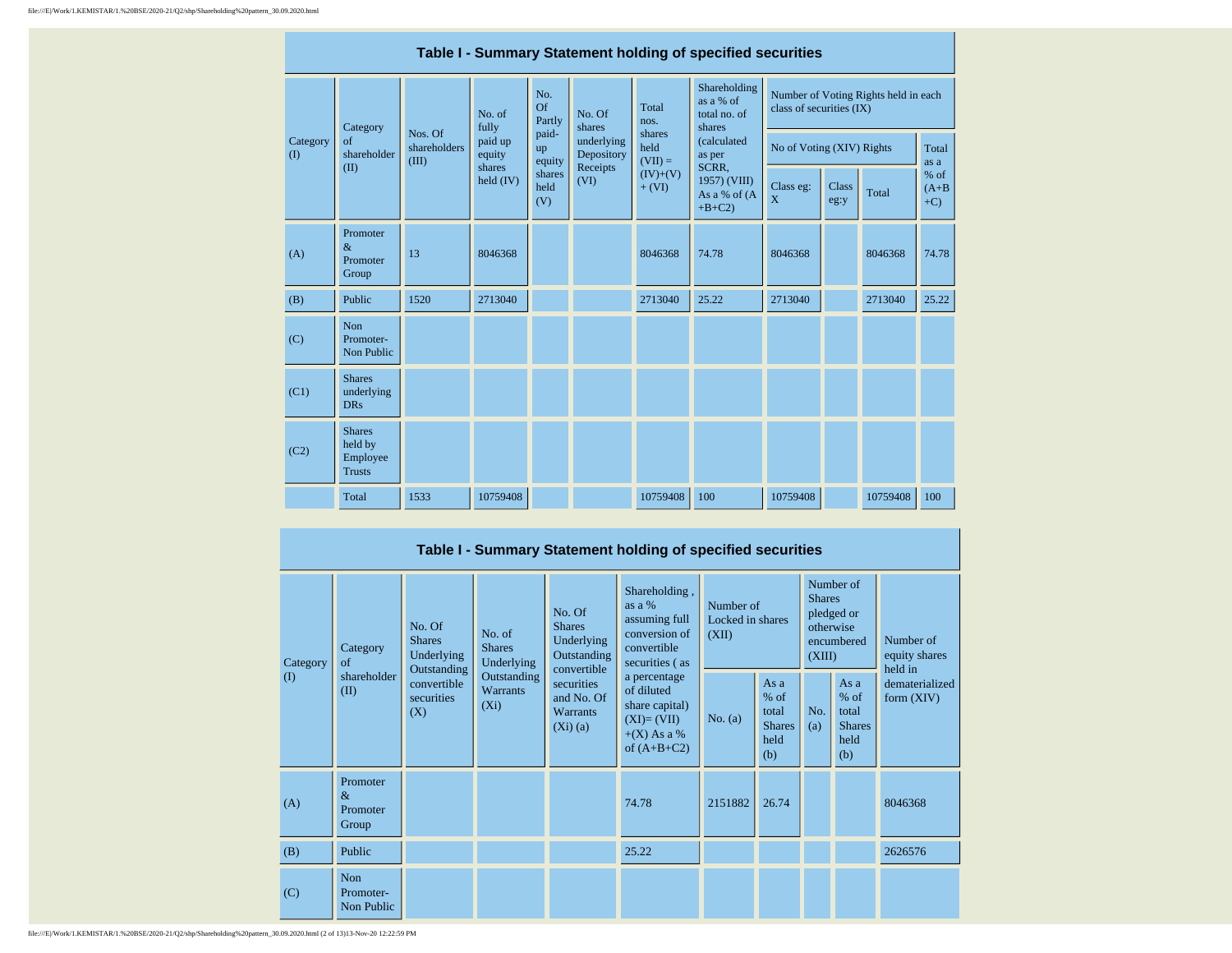| (C1) | <b>Shares</b><br>underlying<br><b>DRs</b>             |  |     |         |               |  |          |
|------|-------------------------------------------------------|--|-----|---------|---------------|--|----------|
| (C2) | <b>Shares</b><br>held by<br>Employee<br><b>Trusts</b> |  |     |         |               |  |          |
|      | Total                                                 |  | 100 | 2151882 | <sup>20</sup> |  | 10672944 |

**Table II - Statement showing shareholding pattern of the Promoter and Promoter Group**

|                                                                                                | Category &                                                                                                         |                                                                                      | No. of<br>fully     | No.<br><b>Of</b><br>Partly | No. Of<br>shares         | Total<br>nos.               | Shareholding<br>as a % of<br>total no. of<br>shares | class of securities (IX) |                           | Number of Voting Rights held in each |                                   |
|------------------------------------------------------------------------------------------------|--------------------------------------------------------------------------------------------------------------------|--------------------------------------------------------------------------------------|---------------------|----------------------------|--------------------------|-----------------------------|-----------------------------------------------------|--------------------------|---------------------------|--------------------------------------|-----------------------------------|
| Sr.                                                                                            | Name of the<br>Shareholders                                                                                        | Nos. Of<br>shareholders<br>(III)                                                     | paid up<br>equity   | paid-<br>up<br>equity      | underlying<br>Depository | shares<br>held<br>$(VII) =$ | (calculated<br>as per                               |                          | No of Voting (XIV) Rights |                                      | Total<br>as a                     |
|                                                                                                | $\rm (I)$                                                                                                          |                                                                                      | shares<br>held (IV) | shares<br>held<br>(V)      | Receipts<br>(VI)         | $(IV)+(V)$<br>$+ (VI)$      | SCRR,<br>1957) (VIII)<br>As a % of (A<br>$+B+C2$    | Class eg:<br>X           | <b>Class</b><br>eg:y      | Total                                | % of<br>Total<br>Voting<br>rights |
| A                                                                                              |                                                                                                                    | Table II - Statement showing shareholding pattern of the Promoter and Promoter Group |                     |                            |                          |                             |                                                     |                          |                           |                                      |                                   |
| (1)                                                                                            | Indian                                                                                                             |                                                                                      |                     |                            |                          |                             |                                                     |                          |                           |                                      |                                   |
| (a)                                                                                            | Individuals/<br>Hindu<br>undivided<br>Family                                                                       | 13                                                                                   | 8046368             |                            |                          | 8046368                     | 74.78                                               | 8046368                  |                           | 8046368                              | 74.78                             |
| Sub-Total<br>(A)(1)                                                                            |                                                                                                                    | 13                                                                                   | 8046368             |                            |                          | 8046368                     | 74.78                                               | 8046368                  |                           | 8046368                              | 74.78                             |
| (2)                                                                                            | Foreign                                                                                                            |                                                                                      |                     |                            |                          |                             |                                                     |                          |                           |                                      |                                   |
| Total<br>Shareholding<br>of Promoter<br>and<br>Promoter<br>Group $(A)=$<br>$(A)(1)+(A)$<br>(2) |                                                                                                                    | 13                                                                                   | 8046368             |                            |                          | 8046368                     | 74.78                                               | 8046368                  |                           | 8046368                              | 74.78                             |
| $\, {\bf B}$                                                                                   |                                                                                                                    | Table III - Statement showing shareholding pattern of the Public shareholder         |                     |                            |                          |                             |                                                     |                          |                           |                                      |                                   |
| (1)                                                                                            | <b>Institutions</b>                                                                                                |                                                                                      |                     |                            |                          |                             |                                                     |                          |                           |                                      |                                   |
| (3)                                                                                            | Non-institutions                                                                                                   |                                                                                      |                     |                            |                          |                             |                                                     |                          |                           |                                      |                                   |
| (a(i))                                                                                         | Individuals<br>- ill<br>Individual<br>shareholders<br>holding<br>nominal<br>share capital<br>up to Rs. 2<br>lakhs. | 1460                                                                                 | 423867              |                            |                          | 423867                      | 3.94                                                | 423867                   |                           | 423867                               | 3.94                              |

file:///E|/Work/1.KEMISTAR/1.%20BSE/2020-21/Q2/shp/Shareholding%20pattern\_30.09.2020.html (3 of 13)13-Nov-20 12:22:59 PM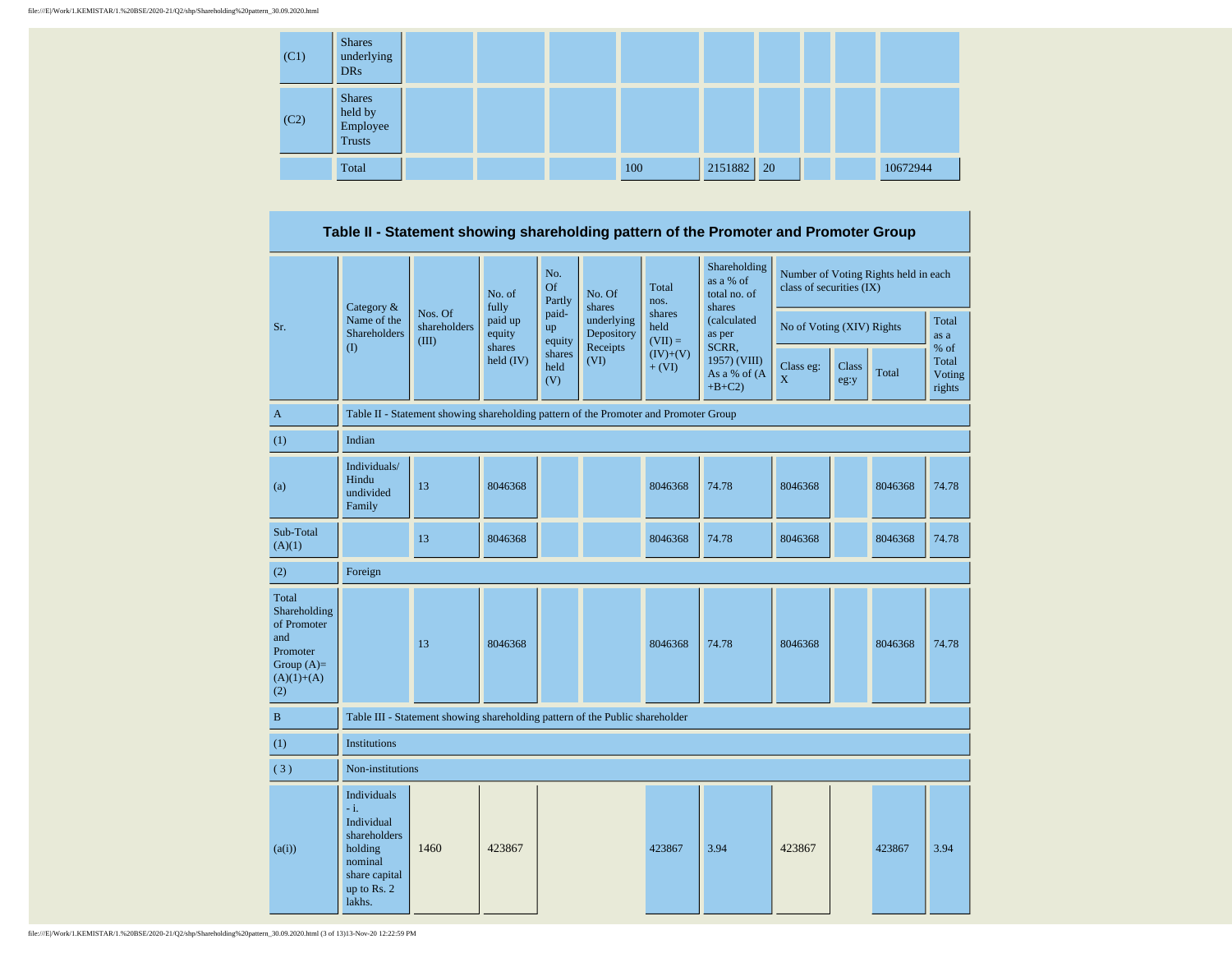| (a(ii))                                                                     | <b>Individuals</b><br>$-ii.$<br>Individual<br>shareholders<br>holding<br>nominal<br>share capital<br>in excess of<br>Rs. 2 lakhs. | 36   | 2188583  |                                                                                               | 2188583  | 20.34 | 2188583  | 2188583  | 20.34 |
|-----------------------------------------------------------------------------|-----------------------------------------------------------------------------------------------------------------------------------|------|----------|-----------------------------------------------------------------------------------------------|----------|-------|----------|----------|-------|
| (e)                                                                         | Any Other<br>(specify)                                                                                                            | 24   | 100590   |                                                                                               | 100590   | 0.93  | 100590   | 100590   | 0.93  |
| Sub-Total<br>(B)(3)                                                         |                                                                                                                                   | 1520 | 2713040  |                                                                                               | 2713040  | 25.22 | 2713040  | 2713040  | 25.22 |
| <b>Total Public</b><br>Shareholding<br>$(B)=(B)(1)$<br>$+(B)(2)+(B)$<br>(3) |                                                                                                                                   | 1520 | 2713040  |                                                                                               | 2713040  | 25.22 | 2713040  | 2713040  | 25.22 |
| $\mathbf C$                                                                 |                                                                                                                                   |      |          | Table IV - Statement showing shareholding pattern of the Non Promoter- Non Public shareholder |          |       |          |          |       |
| Total $(A+B)$<br>$+C2)$                                                     |                                                                                                                                   | 1533 | 10759408 |                                                                                               | 10759408 | 100   | 10759408 | 10759408 | 100   |
| Total $(A+B)$<br>$+C$ )                                                     |                                                                                                                                   | 1533 | 10759408 |                                                                                               | 10759408 | 100   | 10759408 | 10759408 | 100   |

|                      | Table II - Statement showing shareholding pattern of the Promoter and Promoter Group |                                           |                                                                     |                                                                                                |         |                                                         |            |                                                                               |                                       |  |  |  |
|----------------------|--------------------------------------------------------------------------------------|-------------------------------------------|---------------------------------------------------------------------|------------------------------------------------------------------------------------------------|---------|---------------------------------------------------------|------------|-------------------------------------------------------------------------------|---------------------------------------|--|--|--|
| Sr.                  | No. Of<br><b>Shares</b><br>Underlying<br>Outstanding                                 | No. of<br><b>Shares</b><br>Underlying     | No. Of<br><b>Shares</b><br>Underlying<br>Outstanding<br>convertible | Shareholding,<br>as $a\%$<br>assuming full<br>conversion of<br>convertible<br>securities (as   |         | Number of<br>Locked in shares<br>(XII)                  |            | Number of<br><b>Shares</b><br>pledged or<br>otherwise<br>encumbered<br>(XIII) | Number of<br>equity shares<br>held in |  |  |  |
|                      | convertible<br>securities<br>(X)                                                     | Outstanding<br><b>Warrants</b><br>$(X_i)$ | securities<br>and No. Of<br><b>Warrants</b><br>(Xi)(a)              | a percentage<br>of diluted<br>share capital)<br>$(XI)=(VII)$<br>$+(X)$ As a %<br>of $(A+B+C2)$ | No. (a) | As a<br>$%$ of<br>total<br><b>Shares</b><br>held<br>(b) | No.<br>(a) | As $a$<br>$%$ of<br>total<br><b>Shares</b><br>held<br>(b)                     | dematerialized<br>form $(XIV)$        |  |  |  |
| $\overline{A}$       |                                                                                      |                                           |                                                                     | Table II - Statement showing shareholding pattern of the Promoter and Promoter Group           |         |                                                         |            |                                                                               |                                       |  |  |  |
| (1)                  | Indian                                                                               |                                           |                                                                     |                                                                                                |         |                                                         |            |                                                                               |                                       |  |  |  |
| (a)                  |                                                                                      |                                           |                                                                     | 74.78                                                                                          | 2151882 | 26.74                                                   |            |                                                                               | 8046368                               |  |  |  |
| Sub-Total (A)<br>(1) |                                                                                      |                                           |                                                                     | 74.78                                                                                          | 2151882 | 26.74                                                   |            |                                                                               | 8046368                               |  |  |  |
| (2)                  | Foreign                                                                              |                                           |                                                                     |                                                                                                |         |                                                         |            |                                                                               |                                       |  |  |  |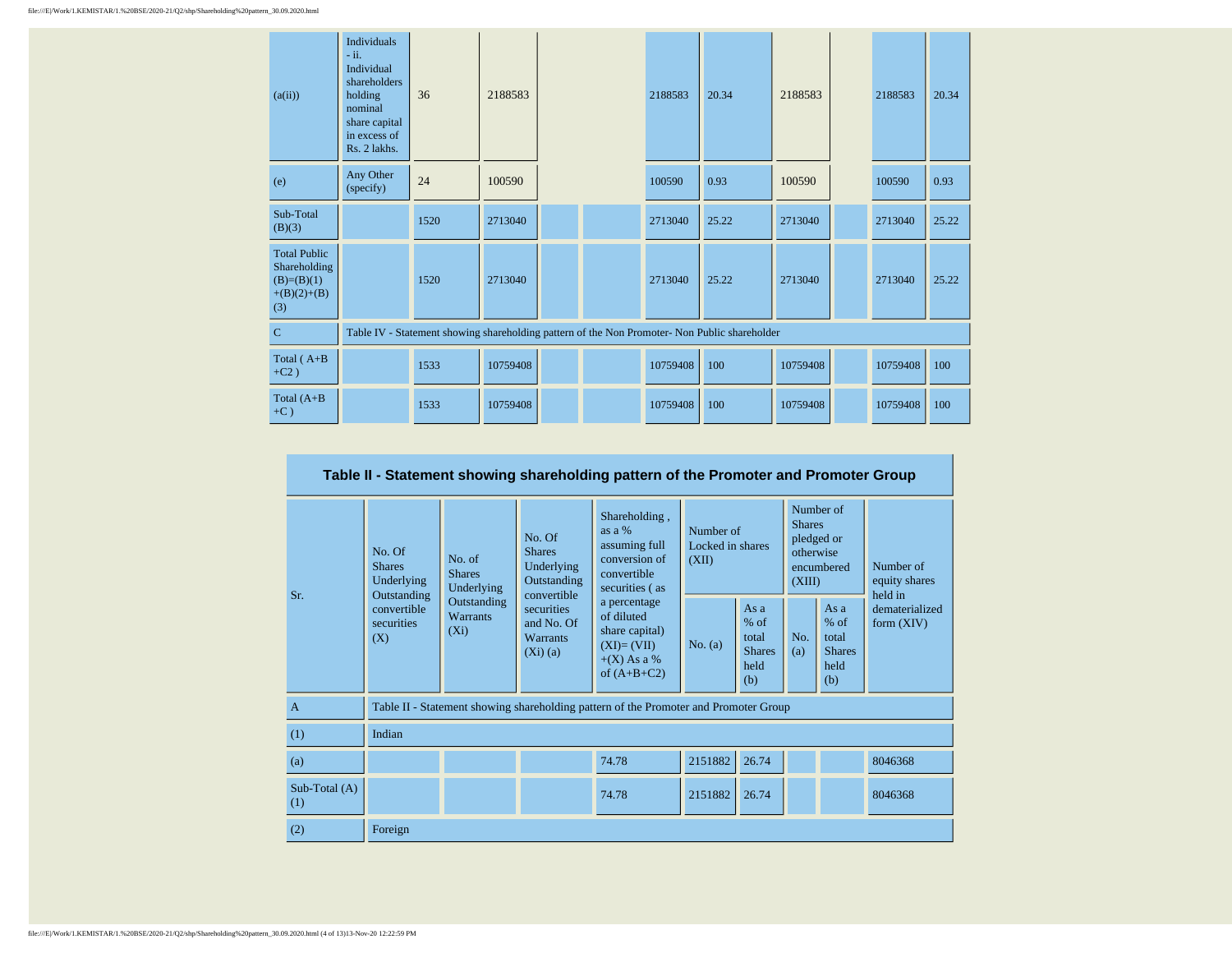| Total<br>Shareholding<br>of Promoter<br>and Promoter<br>Group $(A)=$<br>$(A)(1)+(A)$<br>(2) |                                                                                               |  |  | 74.78                                                                        | 2151882 | 26.74 |  |  | 8046368  |  |
|---------------------------------------------------------------------------------------------|-----------------------------------------------------------------------------------------------|--|--|------------------------------------------------------------------------------|---------|-------|--|--|----------|--|
| B                                                                                           |                                                                                               |  |  | Table III - Statement showing shareholding pattern of the Public shareholder |         |       |  |  |          |  |
| (1)                                                                                         | <b>Institutions</b>                                                                           |  |  |                                                                              |         |       |  |  |          |  |
| (3)                                                                                         | Non-institutions                                                                              |  |  |                                                                              |         |       |  |  |          |  |
| (a(i))                                                                                      |                                                                                               |  |  | 3.94                                                                         |         |       |  |  | 338251   |  |
| (a(ii))                                                                                     |                                                                                               |  |  | 20.34                                                                        |         |       |  |  | 2188583  |  |
| (e)                                                                                         |                                                                                               |  |  | 0.93                                                                         |         |       |  |  | 99742    |  |
| Sub-Total (B)<br>(3)                                                                        |                                                                                               |  |  | 25.22                                                                        |         |       |  |  | 2626576  |  |
| <b>Total Public</b><br>Shareholding<br>$(B)=(B)(1)$<br>$+(B)(2)+(B)$<br>(3)                 |                                                                                               |  |  | 25.22                                                                        |         |       |  |  | 2626576  |  |
| $\mathbf C$                                                                                 | Table IV - Statement showing shareholding pattern of the Non Promoter- Non Public shareholder |  |  |                                                                              |         |       |  |  |          |  |
| Total ( $A+B$<br>$+C2)$                                                                     |                                                                                               |  |  | 100                                                                          | 2151882 | 20    |  |  | 10672944 |  |
| Total $(A+B)$<br>$+C$ )                                                                     |                                                                                               |  |  | 100                                                                          | 2151882 | 20    |  |  | 10672944 |  |

| Individuals/Hindu undivided Family                           |                                         |                                                    |                                                           |                                                            |                                                      |                                          |                                                            |  |  |  |  |
|--------------------------------------------------------------|-----------------------------------------|----------------------------------------------------|-----------------------------------------------------------|------------------------------------------------------------|------------------------------------------------------|------------------------------------------|------------------------------------------------------------|--|--|--|--|
| Searial No.                                                  |                                         | $\overline{2}$                                     | 3                                                         | $\overline{4}$                                             | 5                                                    | 6                                        | $\overline{7}$                                             |  |  |  |  |
| Name of the<br>Shareholders (I)                              | PARSHOTTAMBHAI<br><b>MOHANLAL PATEL</b> | <b>ANJANA</b><br><b>KETANKUMAR</b><br><b>PATEL</b> | <b>SHANTABEN</b><br><b>PARASHOTTAMDAS</b><br><b>PATEL</b> | <b>KETANKUMAR</b><br><b>PARASHOTTAMDAS</b><br><b>PATEL</b> | <b>HIRALBEN</b><br><b>DIPAKKUMAR</b><br><b>PATEL</b> | <b>SAVALIA</b><br><b>VASANTBHAI</b><br>B | <b>DIPAKKUMAR</b><br><b>PARASHOTTAMDAS</b><br><b>PATEL</b> |  |  |  |  |
| PAN(II)                                                      | AFJPP0355B                              | AFIPK9418H                                         | AHFPP4610D                                                | AFJPP0418F                                                 | AHFPP6612D                                           | BJOPS0017K                               | ADOPP4635M                                                 |  |  |  |  |
| No. of fully paid<br>up equity shares<br>held $(IV)$         | 1833990                                 | 1364440                                            | 1213800                                                   | 1113014                                                    | 612000                                               | 20040                                    | 18272                                                      |  |  |  |  |
| No. Of Partly paid-<br>up equity shares<br>$\text{held}$ (V) |                                         |                                                    |                                                           |                                                            |                                                      |                                          |                                                            |  |  |  |  |
| No. Of shares<br>underlying<br>Depository<br>Receipts (VI)   |                                         |                                                    |                                                           |                                                            |                                                      |                                          |                                                            |  |  |  |  |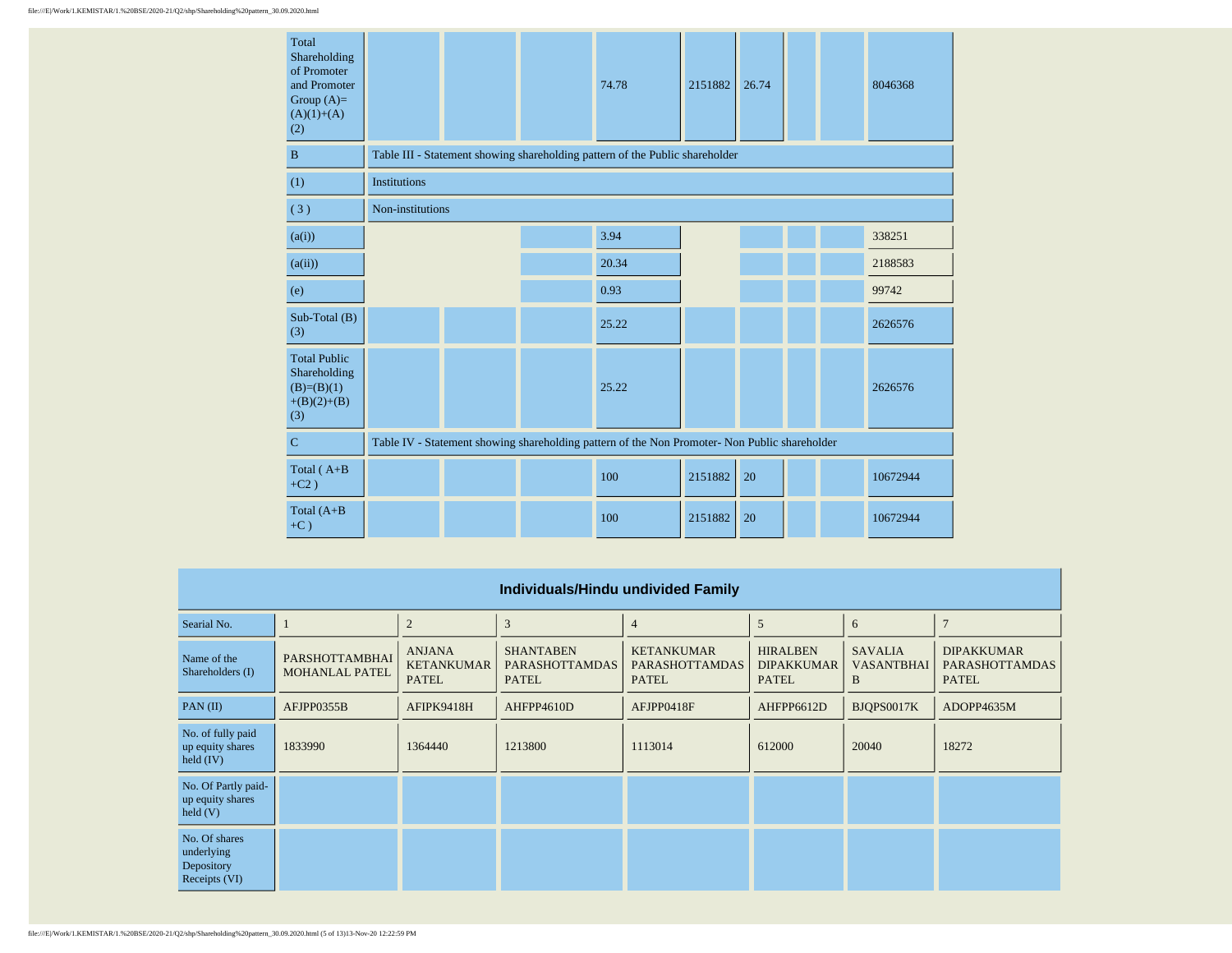| Total nos. shares<br>held $(VII) = (IV)$<br>$+(V)+(VI)$                                                                                                                                    | 1833990                                                       | 1364440 | 1213800 | 1113014 | 612000 | 20040            | 18272 |
|--------------------------------------------------------------------------------------------------------------------------------------------------------------------------------------------|---------------------------------------------------------------|---------|---------|---------|--------|------------------|-------|
| Shareholding as a<br>% of total no. of<br>shares (calculated<br>as per SCRR,<br>1957) (VIII) As a<br>% of $(A+B+C2)$                                                                       | 17.05                                                         | 12.68   | 11.28   | 10.34   | 5.69   | 0.19             | 0.17  |
|                                                                                                                                                                                            | Number of Voting Rights held in each class of securities (IX) |         |         |         |        |                  |       |
| Class eg: $X$                                                                                                                                                                              | 1833990                                                       | 1364440 | 1213800 | 1113014 | 612000 | 20040            | 18272 |
| Class eg:y                                                                                                                                                                                 |                                                               |         |         |         |        |                  |       |
| Total                                                                                                                                                                                      | 1833990                                                       | 1364440 | 1213800 | 1113014 | 612000 | 20040            | 18272 |
| Total as a % of<br><b>Total Voting rights</b>                                                                                                                                              | 17.05                                                         | 12.68   | 11.28   | 10.34   | 5.69   | 0.19             | 0.17  |
| No. Of Shares<br>Underlying<br>Outstanding<br>convertible<br>securities (X)                                                                                                                |                                                               |         |         |         |        |                  |       |
| No. of Shares<br>Underlying<br>Outstanding<br>Warrants (Xi)                                                                                                                                |                                                               |         |         |         |        |                  |       |
| No. Of Shares<br>Underlying<br>Outstanding<br>convertible<br>securities and No.<br>Of Warrants (Xi)<br>(a)                                                                                 |                                                               |         |         |         |        |                  |       |
| Shareholding , as a<br>% assuming full<br>conversion of<br>convertible<br>securities (as a<br>percentage of<br>diluted share<br>capital) (XI)= (VII)<br>$+(Xi)(a)$ As a % of<br>$(A+B+C2)$ | 17.05                                                         | 12.68   | 11.28   | 10.34   | 5.69   | 0.19             | 0.17  |
| Number of Locked in shares (XII)                                                                                                                                                           |                                                               |         |         |         |        |                  |       |
| No. $(a)$                                                                                                                                                                                  | 488478                                                        | 338738  | 346915  | 289770  | 174916 | $\boldsymbol{0}$ | 4664  |
| As a $\%$ of total<br>Shares held (b)                                                                                                                                                      | 26.63                                                         | 24.83   | 28.58   | 26.03   | 28.58  | $\boldsymbol{0}$ | 25.53 |
|                                                                                                                                                                                            | Number of Shares pledged or otherwise encumbered (XIII)       |         |         |         |        |                  |       |
| No. $(a)$                                                                                                                                                                                  |                                                               |         |         |         |        |                  |       |
| As a $\%$ of total<br>Shares held (b)                                                                                                                                                      |                                                               |         |         |         |        |                  |       |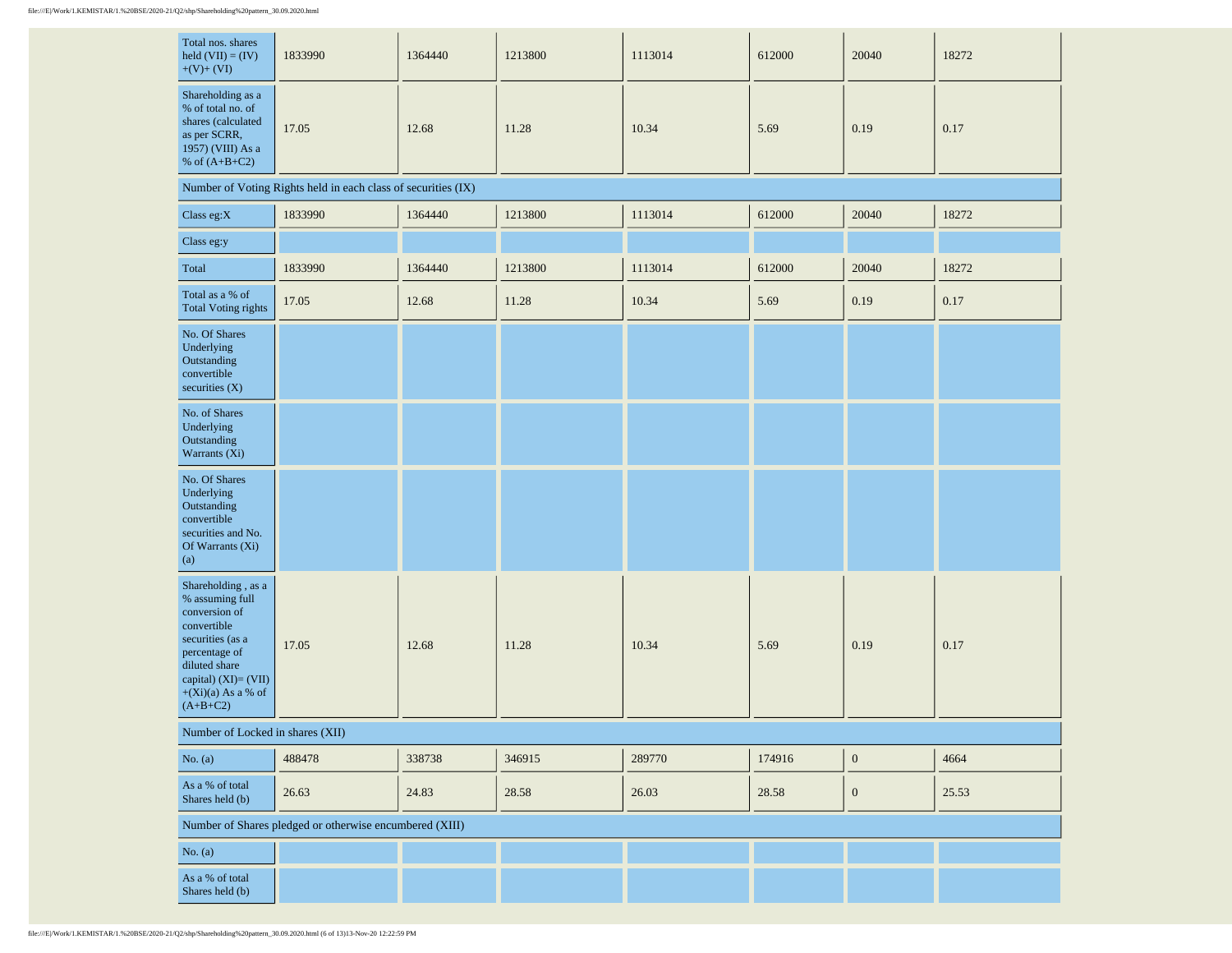| Number of equity<br>shares held in<br>dematerialized<br>form $(XIV)$ | 1833990  | 1364440  | 1213800  | 1113014  | 612000   | 20040    | 18272    |  |  |  |  |
|----------------------------------------------------------------------|----------|----------|----------|----------|----------|----------|----------|--|--|--|--|
| Reason for not providing PAN                                         |          |          |          |          |          |          |          |  |  |  |  |
| Reason for not<br>providing PAN                                      |          |          |          |          |          |          |          |  |  |  |  |
| Shareholder type                                                     | Promoter | Promoter | Promoter | Promoter | Promoter | Promoter | Promoter |  |  |  |  |

 $\overline{\phantom{a}}$ 

| Individuals/Hindu undivided Family                                                                                           |                                                        |                                                        |                                      |                                                                                                                            |            |                                                                    |  |  |  |  |
|------------------------------------------------------------------------------------------------------------------------------|--------------------------------------------------------|--------------------------------------------------------|--------------------------------------|----------------------------------------------------------------------------------------------------------------------------|------------|--------------------------------------------------------------------|--|--|--|--|
| Searial No.                                                                                                                  | 8                                                      | 9                                                      | 10                                   | 11                                                                                                                         | 12         | 13                                                                 |  |  |  |  |
| Name of the<br>Shareholders (I)                                                                                              | <b>MATHURBHAI</b><br><b>MANJIBHAI</b><br><b>JOGANI</b> | <b>KANANI</b><br><b>ANILKUMAR</b><br><b>DEVRAJBHAI</b> | <b>ANILKUMAR</b><br><b>C. THAKER</b> | <b>PATEL</b><br><b>PATEL</b><br><b>KETANKUMAR</b><br><b>PARSHOTTAMDAS</b><br><b>PARASHOTTAMDAS</b><br>M(HUF)<br><b>HUF</b> |            | <b>PATEL</b><br><b>DIPAKKUMAR</b><br><b>PARASHOTTMDAS</b><br>(HUF) |  |  |  |  |
| PAN (II)                                                                                                                     | AEIPJ8083Q                                             | BBJPK7076D                                             | ABNPT6366L                           | AAIHP0252K                                                                                                                 | AAIHP0253J | AAIHP0254R                                                         |  |  |  |  |
| No. of fully paid<br>up equity shares<br>held (IV)                                                                           | 16400                                                  | 14400                                                  | 3472                                 | 836400<br>661500                                                                                                           |            | 338640                                                             |  |  |  |  |
| No. Of Partly paid-<br>up equity shares<br>held(V)                                                                           |                                                        |                                                        |                                      |                                                                                                                            |            |                                                                    |  |  |  |  |
| No. Of shares<br>underlying<br>Depository<br>Receipts (VI)                                                                   |                                                        |                                                        |                                      |                                                                                                                            |            |                                                                    |  |  |  |  |
| Total nos, shares<br>held $(VII) = (IV)$<br>$+(V)+(VI)$                                                                      | 16400                                                  | 14400                                                  | 3472                                 | 836400                                                                                                                     | 661500     | 338640                                                             |  |  |  |  |
| Shareholding as a<br>% of total no. of<br>shares (calculated<br>0.15<br>as per SCRR,<br>1957) (VIII) As a<br>% of $(A+B+C2)$ |                                                        | 0.13                                                   | 0.03                                 | 7.77                                                                                                                       | 6.15       | 3.15                                                               |  |  |  |  |
| Number of Voting Rights held in each class of securities (IX)                                                                |                                                        |                                                        |                                      |                                                                                                                            |            |                                                                    |  |  |  |  |
| Class eg: $X$                                                                                                                | 16400                                                  | 14400                                                  | 3472                                 | 836400                                                                                                                     | 661500     | 338640                                                             |  |  |  |  |
| Class eg:y                                                                                                                   |                                                        |                                                        |                                      |                                                                                                                            |            |                                                                    |  |  |  |  |
| Total                                                                                                                        | 16400                                                  | 14400                                                  | 3472                                 | 836400                                                                                                                     | 661500     | 338640                                                             |  |  |  |  |
| Total as a % of<br><b>Total Voting rights</b>                                                                                | 0.15<br>0.13<br>0.03                                   |                                                        |                                      | 7.77                                                                                                                       | 6.15       | 3.15                                                               |  |  |  |  |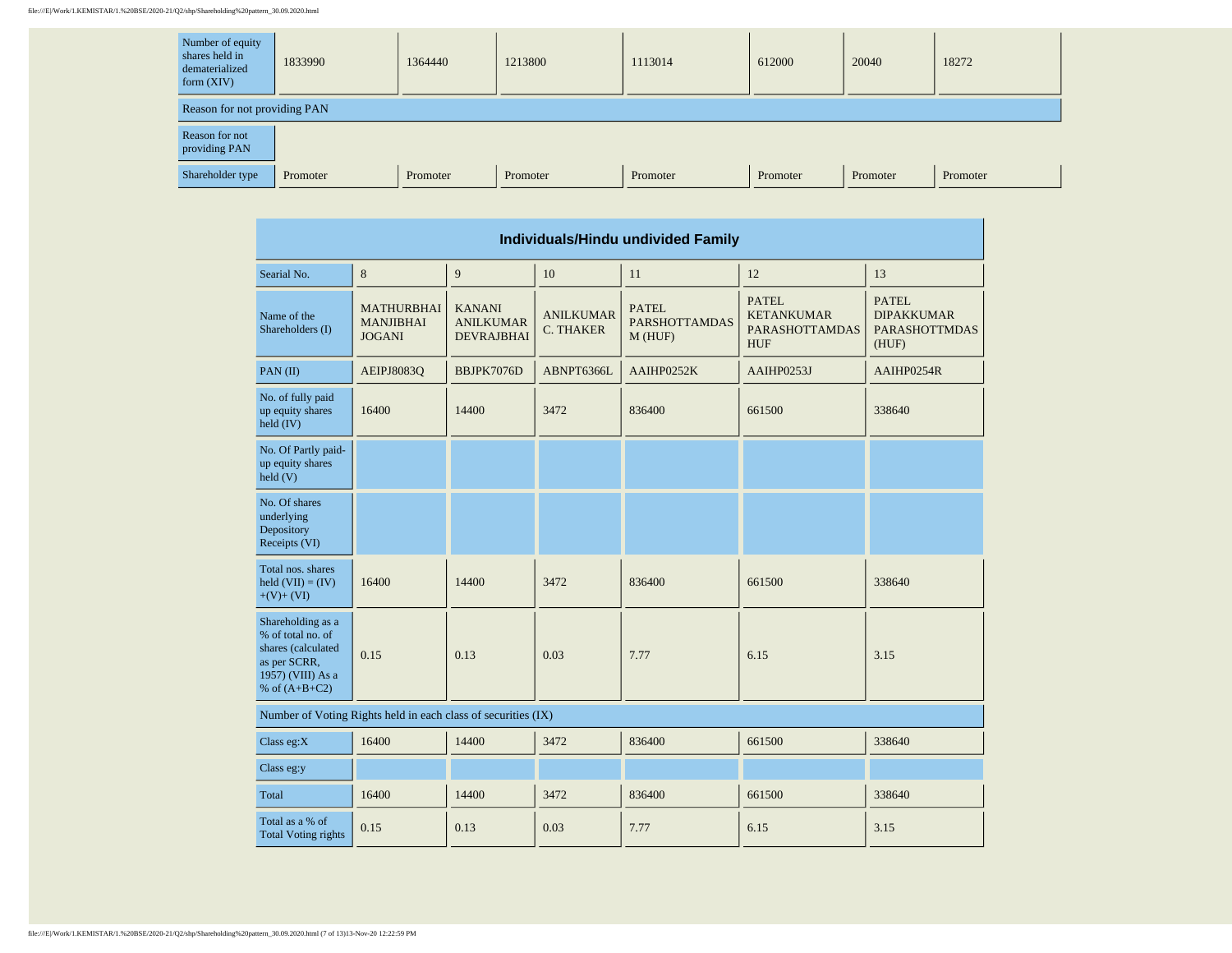| No. Of Shares<br>Underlying<br>Outstanding<br>convertible<br>securities $(X)$                                                                                                                |                  |                  |                  |          |          |          |  |
|----------------------------------------------------------------------------------------------------------------------------------------------------------------------------------------------|------------------|------------------|------------------|----------|----------|----------|--|
| No. of Shares<br>Underlying<br>Outstanding<br>Warrants (Xi)                                                                                                                                  |                  |                  |                  |          |          |          |  |
| No. Of Shares<br>Underlying<br>Outstanding<br>convertible<br>securities and No.<br>Of Warrants (Xi)<br>(a)                                                                                   |                  |                  |                  |          |          |          |  |
| Shareholding, as a<br>% assuming full<br>conversion of<br>convertible<br>securities (as a<br>percentage of<br>diluted share<br>capital) $(XI) = (VII)$<br>$+(Xi)(a)$ As a % of<br>$(A+B+C2)$ | 0.15             |                  | 0.03             | 7.77     | 6.15     | 3.15     |  |
| Number of Locked in shares (XII)                                                                                                                                                             |                  |                  |                  |          |          |          |  |
| No. (a)                                                                                                                                                                                      | $\boldsymbol{0}$ | $\boldsymbol{0}$ | $\boldsymbol{0}$ | 239051   | 172564   | 96786    |  |
| As a % of total<br>Shares held (b)                                                                                                                                                           | $\boldsymbol{0}$ | $\boldsymbol{0}$ | $\mathbf{0}$     | 28.58    | 26.09    | 28.58    |  |
| Number of Shares pledged or otherwise encumbered (XIII)                                                                                                                                      |                  |                  |                  |          |          |          |  |
| No. (a)                                                                                                                                                                                      |                  |                  |                  |          |          |          |  |
| As a % of total<br>Shares held (b)                                                                                                                                                           |                  |                  |                  |          |          |          |  |
| Number of equity<br>shares held in<br>dematerialized<br>form (XIV)                                                                                                                           | 16400            | 14400            | 3472             | 836400   | 661500   | 338640   |  |
| Reason for not providing PAN                                                                                                                                                                 |                  |                  |                  |          |          |          |  |
| Reason for not<br>providing PAN                                                                                                                                                              |                  |                  |                  |          |          |          |  |
| Shareholder type                                                                                                                                                                             | Promoter         | Promoter         | Promoter         | Promoter | Promoter | Promoter |  |

| Individuals/Hindu undivided Family |                       |  |  |  |  |  |  |
|------------------------------------|-----------------------|--|--|--|--|--|--|
| Searial No.                        |                       |  |  |  |  |  |  |
| Name of the<br>Shareholders (I)    | Click here to go back |  |  |  |  |  |  |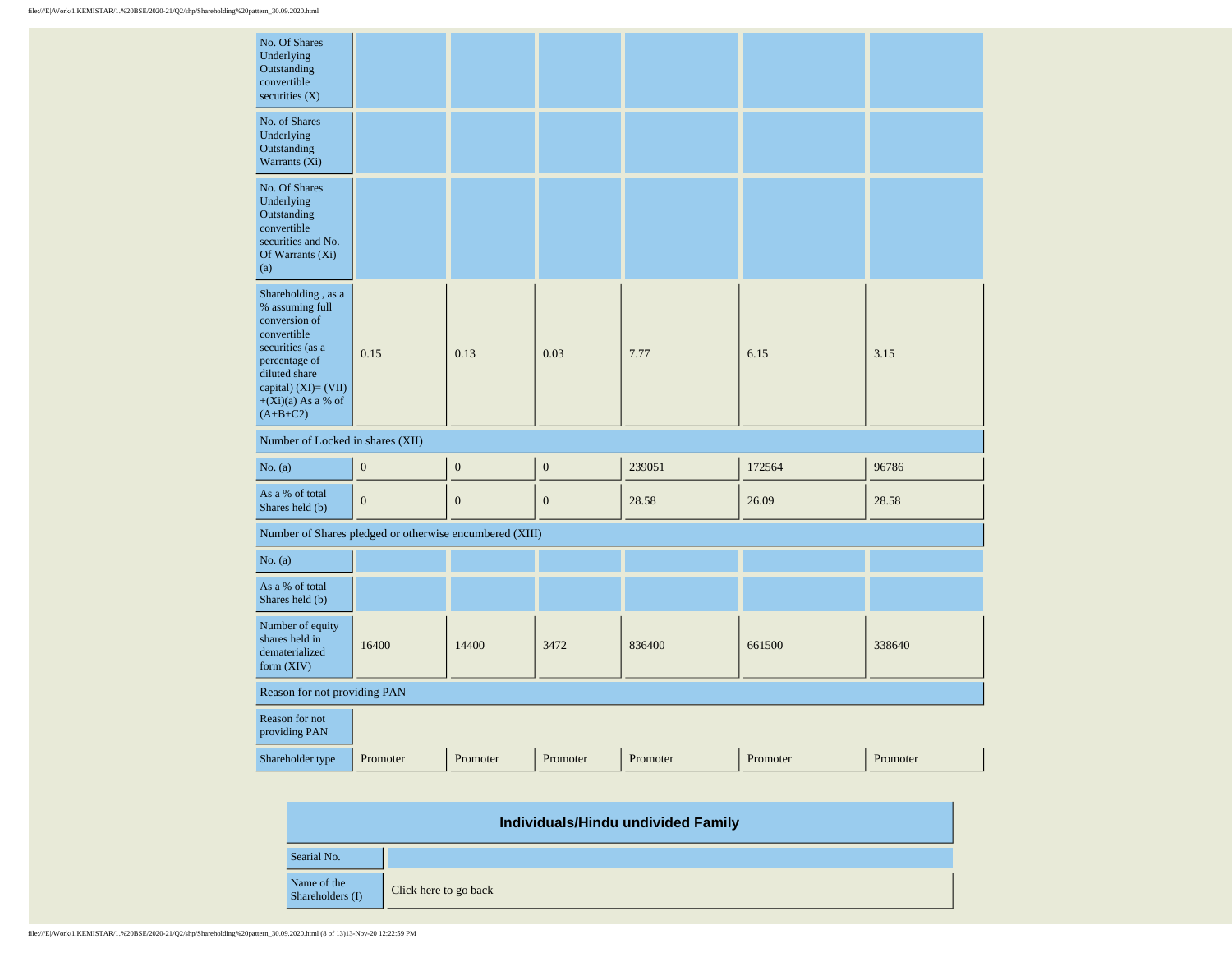| PAN(II)                                                                                                                                                                                       | Total                                                         |
|-----------------------------------------------------------------------------------------------------------------------------------------------------------------------------------------------|---------------------------------------------------------------|
| No. of fully paid<br>up equity shares<br>held (IV)                                                                                                                                            | 8046368                                                       |
| No. Of Partly paid-<br>up equity shares<br>held(V)                                                                                                                                            |                                                               |
| No. Of shares<br>underlying<br>Depository<br>Receipts (VI)                                                                                                                                    |                                                               |
| Total nos. shares<br>held $(VII) = (IV)$<br>$+(V)+(VI)$                                                                                                                                       | 8046368                                                       |
| Shareholding as a<br>% of total no. of<br>shares (calculated<br>as per SCRR,<br>1957) (VIII) As a<br>% of $(A+B+C2)$                                                                          | 74.78                                                         |
|                                                                                                                                                                                               | Number of Voting Rights held in each class of securities (IX) |
| Class eg: $X$                                                                                                                                                                                 | 8046368                                                       |
| Class eg:y                                                                                                                                                                                    |                                                               |
| Total                                                                                                                                                                                         | 8046368                                                       |
| Total as a % of<br><b>Total Voting rights</b>                                                                                                                                                 | 74.78                                                         |
| No. Of Shares<br>Underlying<br>Outstanding<br>convertible<br>securities $(X)$                                                                                                                 |                                                               |
| No. of Shares<br>Underlying<br>Outstanding<br>Warrants (Xi)                                                                                                                                   |                                                               |
| No. Of Shares<br>Underlying<br>Outstanding<br>convertible<br>securities and No.<br>Of Warrants (Xi)<br>(a)                                                                                    |                                                               |
| Shareholding , as a<br>$\%$ assuming full<br>conversion of<br>convertible<br>securities (as a<br>percentage of<br>diluted share<br>capital) (XI)= (VII)<br>$+(Xi)(a)$ As a % of<br>$(A+B+C2)$ | 74.78                                                         |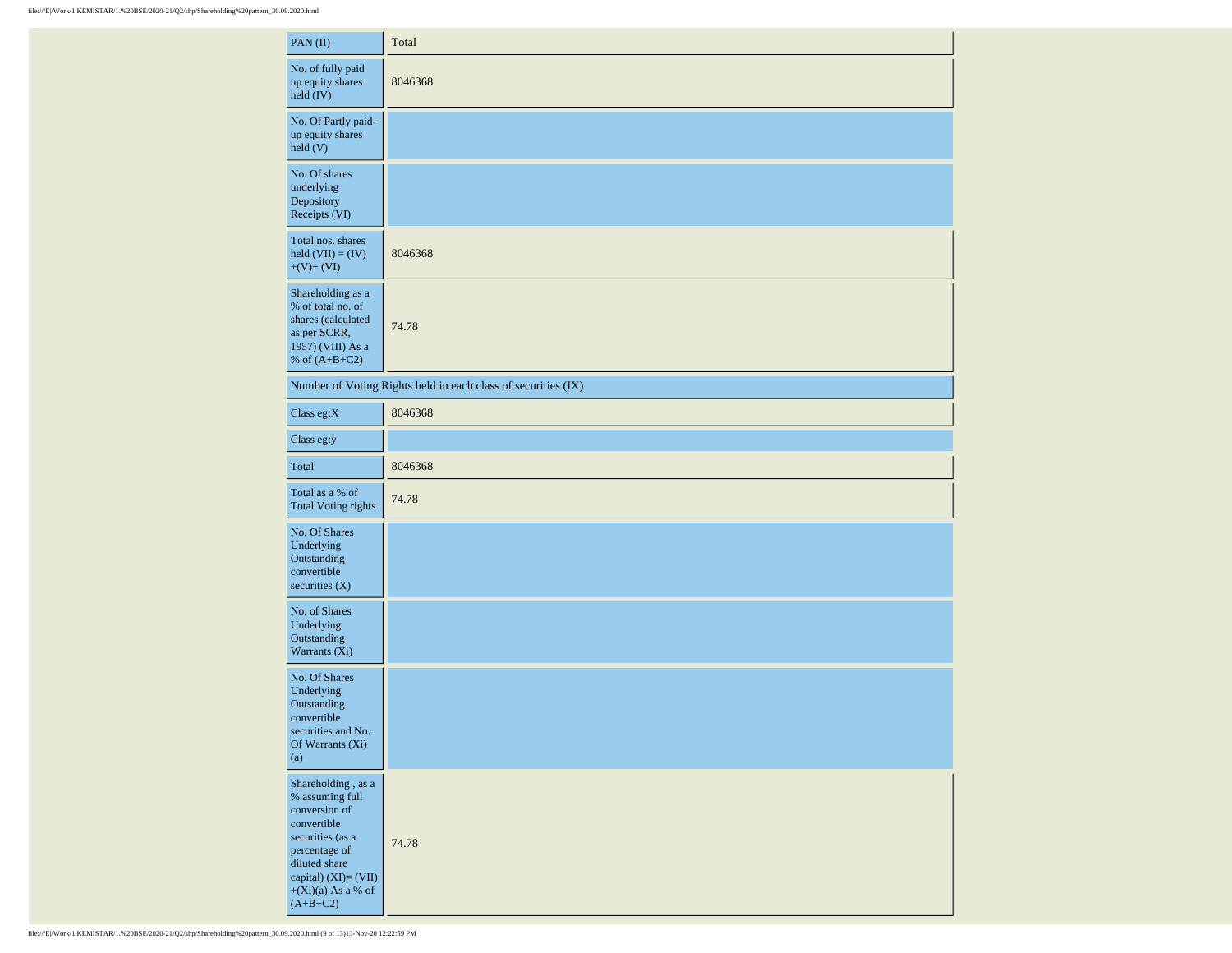|                                                                      | Number of Locked in shares (XII)                        |  |  |  |  |  |  |  |  |
|----------------------------------------------------------------------|---------------------------------------------------------|--|--|--|--|--|--|--|--|
| No. (a)                                                              | 2151882                                                 |  |  |  |  |  |  |  |  |
| As a % of total<br>Shares held (b)                                   | 26.74                                                   |  |  |  |  |  |  |  |  |
|                                                                      | Number of Shares pledged or otherwise encumbered (XIII) |  |  |  |  |  |  |  |  |
| No. (a)                                                              |                                                         |  |  |  |  |  |  |  |  |
| As a % of total<br>Shares held (b)                                   |                                                         |  |  |  |  |  |  |  |  |
| Number of equity<br>shares held in<br>dematerialized<br>form $(XIV)$ | 8046368                                                 |  |  |  |  |  |  |  |  |
| Reason for not providing PAN                                         |                                                         |  |  |  |  |  |  |  |  |
| Reason for not<br>providing PAN                                      |                                                         |  |  |  |  |  |  |  |  |
| Shareholder type                                                     |                                                         |  |  |  |  |  |  |  |  |

| Individuals - ii. Individual shareholders holding nominal share capital in excess of Rs. 2 lakhs.                    |                                                               |                       |  |  |  |  |  |  |  |
|----------------------------------------------------------------------------------------------------------------------|---------------------------------------------------------------|-----------------------|--|--|--|--|--|--|--|
| Searial No.                                                                                                          | $\mathbf{1}$                                                  |                       |  |  |  |  |  |  |  |
| Name of the<br>Shareholders (I)                                                                                      | KIRIT JIVRAJBHAI PATEL                                        | Click here to go back |  |  |  |  |  |  |  |
| PAN(II)                                                                                                              | AGQPP0903M                                                    | Total                 |  |  |  |  |  |  |  |
| No. of fully paid<br>up equity shares<br>held (IV)                                                                   | 145000                                                        | 145000                |  |  |  |  |  |  |  |
| No. Of Partly paid-<br>up equity shares<br>$\text{held}$ (V)                                                         |                                                               |                       |  |  |  |  |  |  |  |
| No. Of shares<br>underlying<br>Depository<br>Receipts (VI)                                                           |                                                               |                       |  |  |  |  |  |  |  |
| Total nos. shares<br>held $(VII) = (IV)$<br>$+(V)+(VI)$                                                              | 145000                                                        | 145000                |  |  |  |  |  |  |  |
| Shareholding as a<br>% of total no. of<br>shares (calculated<br>as per SCRR,<br>1957) (VIII) As a<br>% of $(A+B+C2)$ | 1.35                                                          | 1.35                  |  |  |  |  |  |  |  |
|                                                                                                                      | Number of Voting Rights held in each class of securities (IX) |                       |  |  |  |  |  |  |  |
| Class eg: X                                                                                                          | 145000<br>145000                                              |                       |  |  |  |  |  |  |  |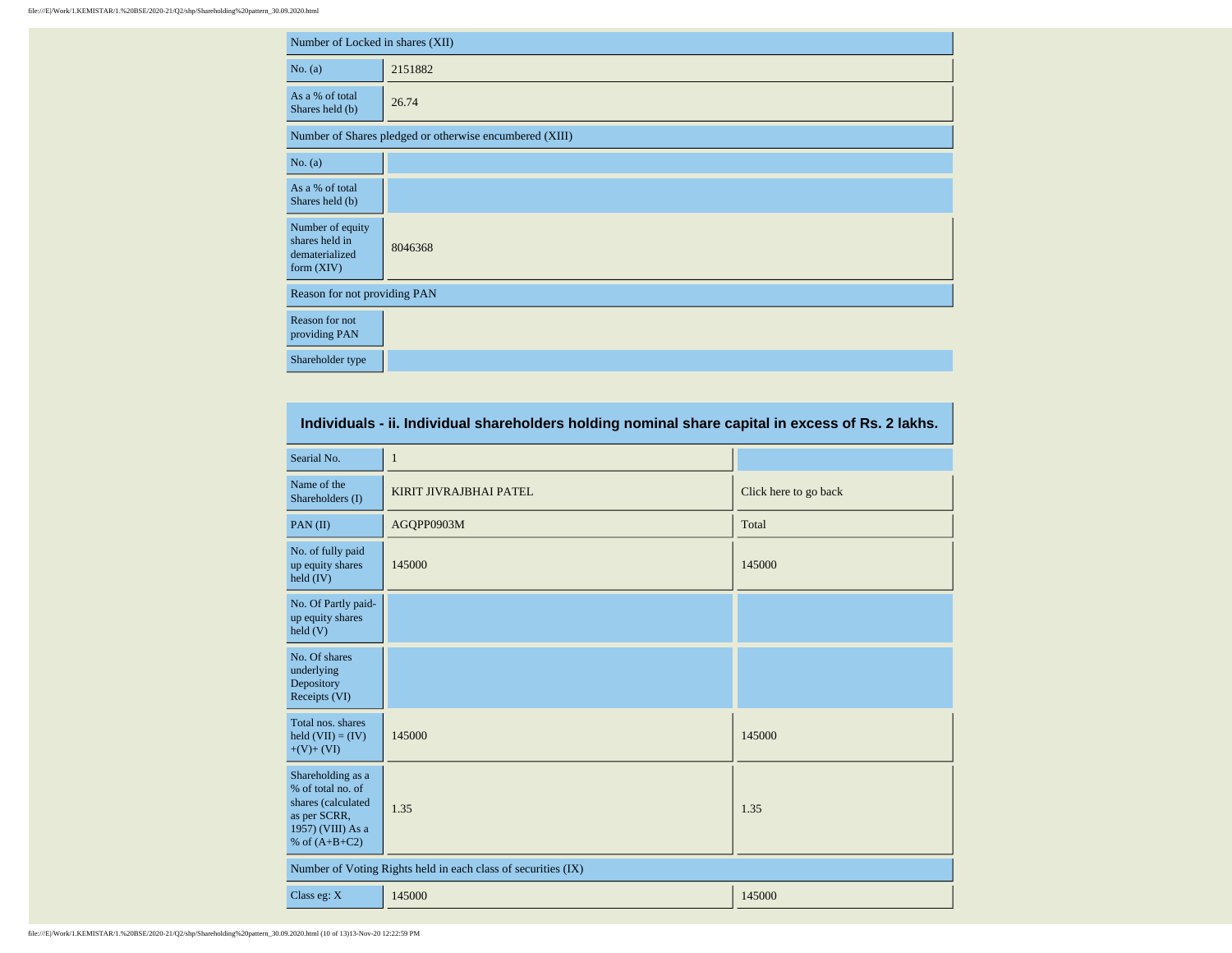| Class eg:y                                                                                                                                                                               |        |        |
|------------------------------------------------------------------------------------------------------------------------------------------------------------------------------------------|--------|--------|
| Total                                                                                                                                                                                    | 145000 | 145000 |
| Total as a % of<br><b>Total Voting rights</b>                                                                                                                                            | 1.35   | 1.35   |
| No. Of Shares<br>Underlying<br>Outstanding<br>convertible<br>securities $(X)$                                                                                                            |        |        |
| No. of Shares<br>Underlying<br>Outstanding<br>Warrants (Xi)                                                                                                                              |        |        |
| No. Of Shares<br>Underlying<br>Outstanding<br>convertible<br>securities and No.<br>Of Warrants (Xi)<br>(a)                                                                               |        |        |
| Shareholding, as a<br>% assuming full<br>conversion of<br>convertible<br>securities (as a<br>percentage of<br>diluted share<br>capital) $(XI) = (VII)$<br>$+(X)$ As a % of (A<br>$+B+C2$ | 1.35   | 1.35   |
| Number of Locked in shares (XII)                                                                                                                                                         |        |        |
| No. (a)                                                                                                                                                                                  |        |        |
| As a % of total<br>Shares held (b)                                                                                                                                                       |        |        |
| Number of equity<br>shares held in<br>dematerialized<br>form $(XIV)$                                                                                                                     | 145000 | 145000 |
| Reason for not providing PAN                                                                                                                                                             |        |        |
| Reason for not<br>providing PAN                                                                                                                                                          |        |        |

| <b>Any Other (specify)</b>           |            |                         |                         |  |  |  |  |  |  |  |  |
|--------------------------------------|------------|-------------------------|-------------------------|--|--|--|--|--|--|--|--|
| Searial No.                          | 2          |                         |                         |  |  |  |  |  |  |  |  |
| Category                             | <b>HUF</b> | <b>Clearing Members</b> | <b>Bodies Corporate</b> |  |  |  |  |  |  |  |  |
| Category / More<br>than 1 percentage | Category   | Category                | Category                |  |  |  |  |  |  |  |  |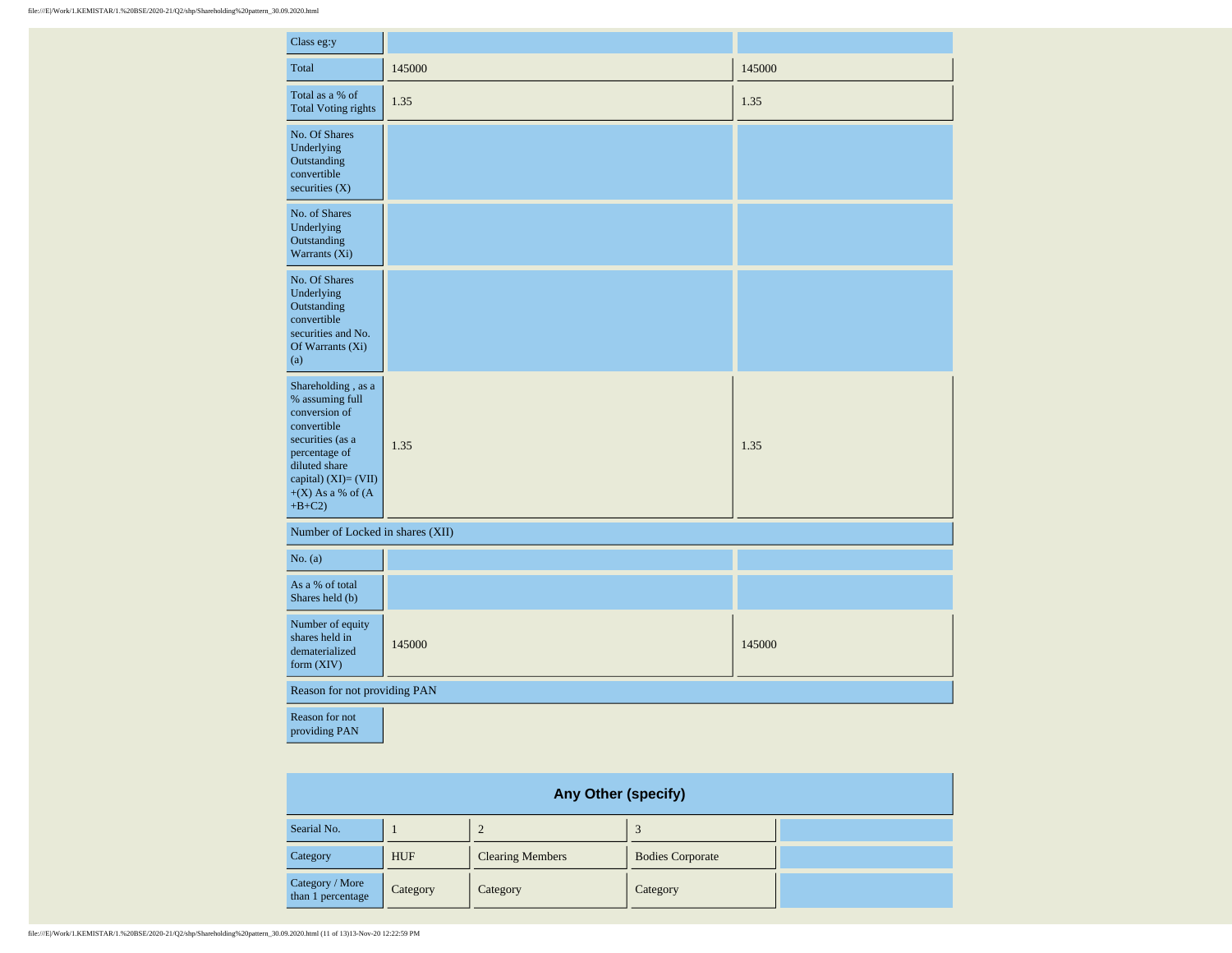| Name of the<br>Shareholders (I)                                                                                         |            |                                                               |      | Click here to go back |
|-------------------------------------------------------------------------------------------------------------------------|------------|---------------------------------------------------------------|------|-----------------------|
| PAN(II)                                                                                                                 |            |                                                               |      | Total                 |
| No. of the<br>Shareholders (I)                                                                                          | $\sqrt{5}$ | $\overline{c}$                                                | 17   | 24                    |
| No. of fully paid<br>up equity shares<br>held (IV)                                                                      | 91118      | 153                                                           | 9319 | 100590                |
| No. Of Partly paid-<br>up equity shares<br>held(V)                                                                      |            |                                                               |      |                       |
| No. Of shares<br>underlying<br>Depository<br>Receipts (VI)                                                              |            |                                                               |      |                       |
| Total nos. shares<br>held $(VII) = (IV)$<br>$+(V)+(VI)$                                                                 | 91118      | 153                                                           | 9319 | 100590                |
| Shareholding as a<br>% of total no. of<br>shares (calculated<br>as per SCRR,<br>1957) (VIII) As a<br>$\%$ of $(A+B+C2)$ | 0.85       | $\boldsymbol{0}$                                              | 0.09 | 0.94                  |
|                                                                                                                         |            | Number of Voting Rights held in each class of securities (IX) |      |                       |
| Class eg: X                                                                                                             | 91118      | 153                                                           | 9319 | 100590                |
| Class eg:y                                                                                                              |            |                                                               |      |                       |
| Total                                                                                                                   | 91118      | 153                                                           | 9319 | 100590                |
| Total as a % of<br><b>Total Voting rights</b>                                                                           | 0.85       | $\boldsymbol{0}$                                              | 0.09 | 0.94                  |
| No. Of Shares<br>Underlying<br>Outstanding<br>convertible<br>securities $(X)$                                           |            |                                                               |      |                       |
| No. of Shares<br>Underlying<br>Outstanding<br>Warrants (Xi)                                                             |            |                                                               |      |                       |
| No. Of Shares<br>Underlying<br>Outstanding<br>convertible<br>securities and No.<br>Of Warrants (Xi)<br>(a)              |            |                                                               |      |                       |